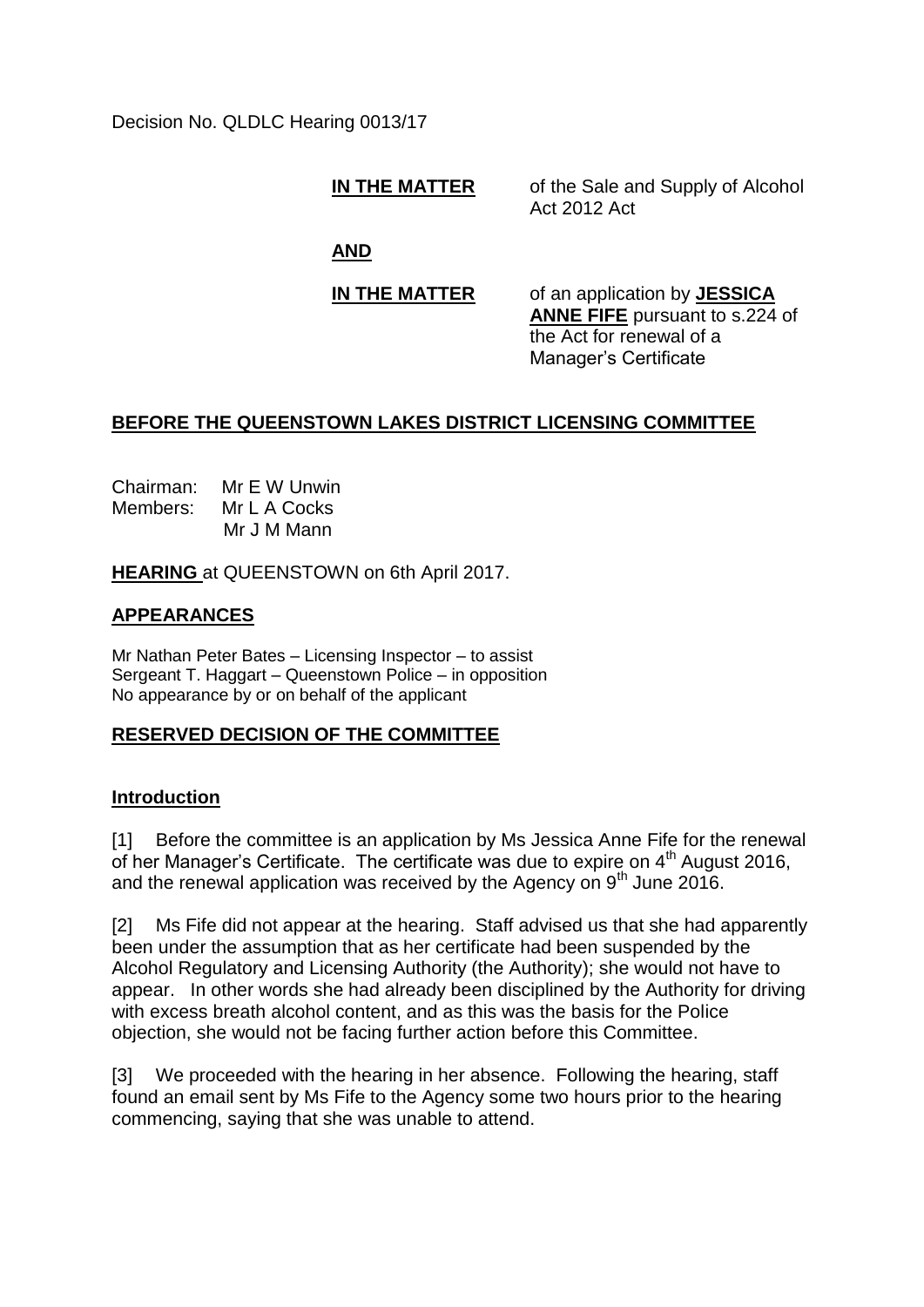# **The Application**

[4] Ms Fife is from Dunedin and is 37 years old. She currently lives and works in Wanaka. She has held a Manager's Certificate issued by the Queenstown Lakes District Council since the 30<sup>th</sup> August 2013, and previously held a Certificate issued by the Dunedin District Council.

# **The Police Opposition**

[5] The Police received the application on  $30<sup>th</sup>$  November 2016 and opposed it under s.222 of the Act based on suitability and a conviction against the applicant. On the 9<sup>th</sup> October 2016, Ms Fife was found driving with excess blood alcohol. She was convicted in the Queenstown District Court on the 30<sup>th</sup> October 2016. Her breath alcohol level was 744 micrograms of alcohol per litre of breath.

[6] Sergeant Tracy Haggart for the Police advised us that following Ms Fife's conviction, application was made to the Authority for suspension of her Manager's Certificate. The Authority subsequently suspended Ms Fife's Manager's Certificate for 28 days from Monday 20<sup>th</sup> March 2017.

[7] Initially, Sergeant Haggart recommended the normal stand down period of two years following a conviction be imposed. However, this is a guideline based on case law and applies to those making an application for a new certificate. In her closing submissions Sergeant Haggart advised that because the matter had now been dealt with by the Authority, the Police would no longer oppopse the renewal of Ms Fife's Managers Certificate, once her suspension period had ended.

# **The Licensing Inspector**

[8] The Inspector provided a comprehensive report on the application which showed a rather tortuous drawn out process due to incomplete information and tardy communication on the part of the applicant. There was also some confusion regarding the type of application (ie. new or renewal of Certificate). The Agency received the last of the required supporting documentation on the 29<sup>th</sup> November 2016.

[9] The Inspector reminded us of what we must have regard to under s.222 of the Act and brought to our attention the decision **White (2009) NZLLA 1021** where the authority decided on a matter in which the applicant had applied for a renewal of a Managers Certificate, and had three convictions during the previous three years, one of which was for excess breath alcohol. In the decision the Authority stated:

"In terms of the renewal process we considered refusing to renew the General Manager's Certificate. However, having heard from Mr White and taking into account his long standing employment in the industry we are prepared to renew the certificate. In the circumstances, we believe that the period of the renewal should be truncated. We hope that the reduced period of renewal will be a reminder to Mr White of his obligations under the Act."